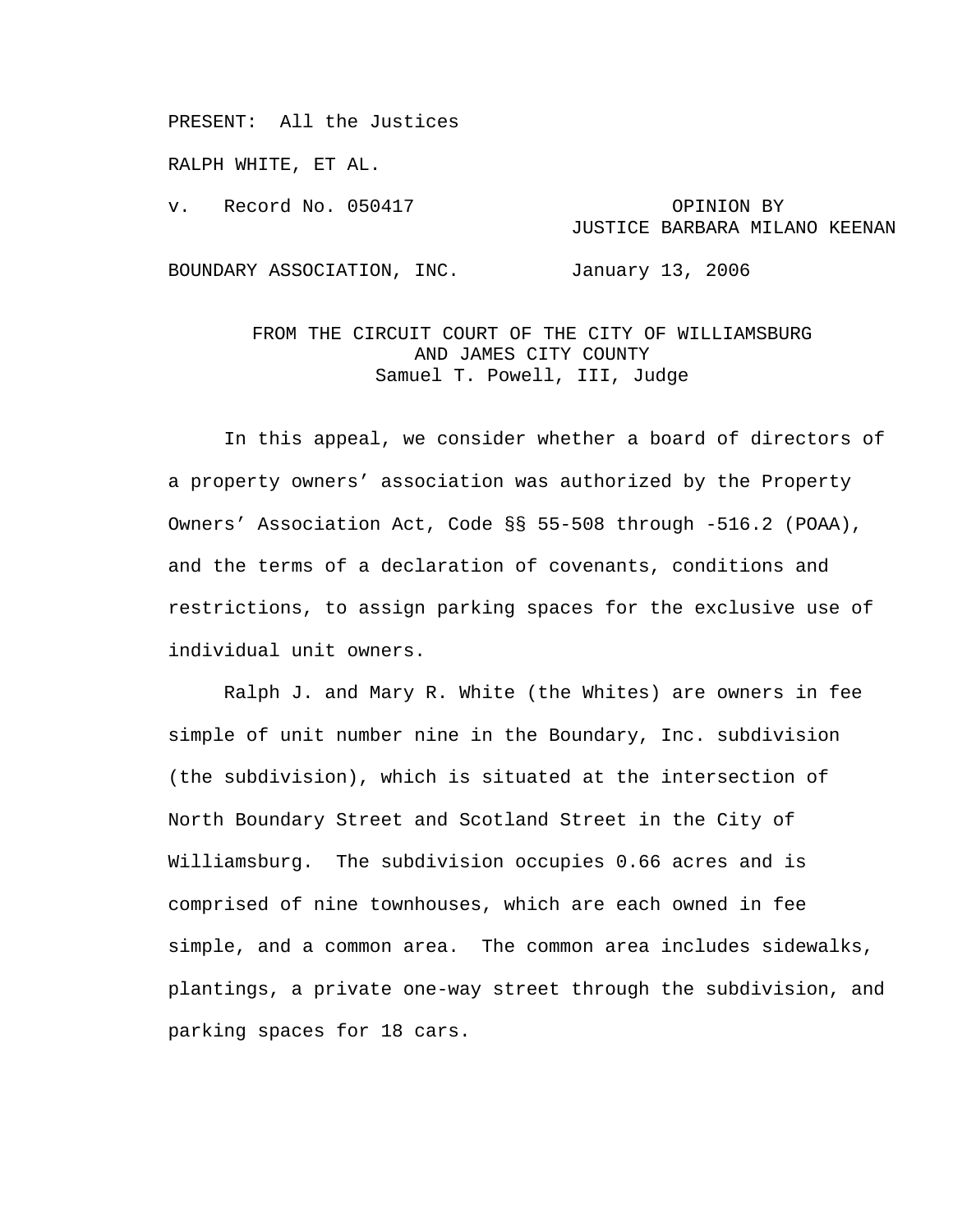The individual properties and the common area of the subdivision are subject to a Declaration of Covenants, Conditions and Restrictions (the Declaration). This document establishes the rights and obligations of the owners of the nine properties, known collectively as the Boundary Association, Inc. (the Association). A board of directors (the Board), consisting of four officers elected by the owners, manages the business affairs of the Association. Article III, section 1 of the Association's bylaws authorizes the Board to "adopt such rules and regulations for the conduct of [its] meetings and the management of the corporation, as [it] may deem proper, not inconsistent with these by-laws and the laws of this State."

The Declaration directly addresses the subdivision's common area. Article I, section 4 of the Declaration defines "[c]ommon area" as "all real property owned by Boundary Association Inc. for the common use and enjoyment of the owners." Article II, section 1, titled "Owner's Easements of Enjoyment," states that

[e]very owner shall have a right and easement of enjoyment in and to the Common Area which shall be appurtenant to and shall pass with the title to every lot, subject to the following provisions:

- (a) The right of Boundary Association Inc. to charge reasonable admission and other fees for the use of any recreational facility situated in the Common Area;
- (b) The right of Boundary Association Inc. to suspend the voting rights and right to use of the recreational facilities by an owner for any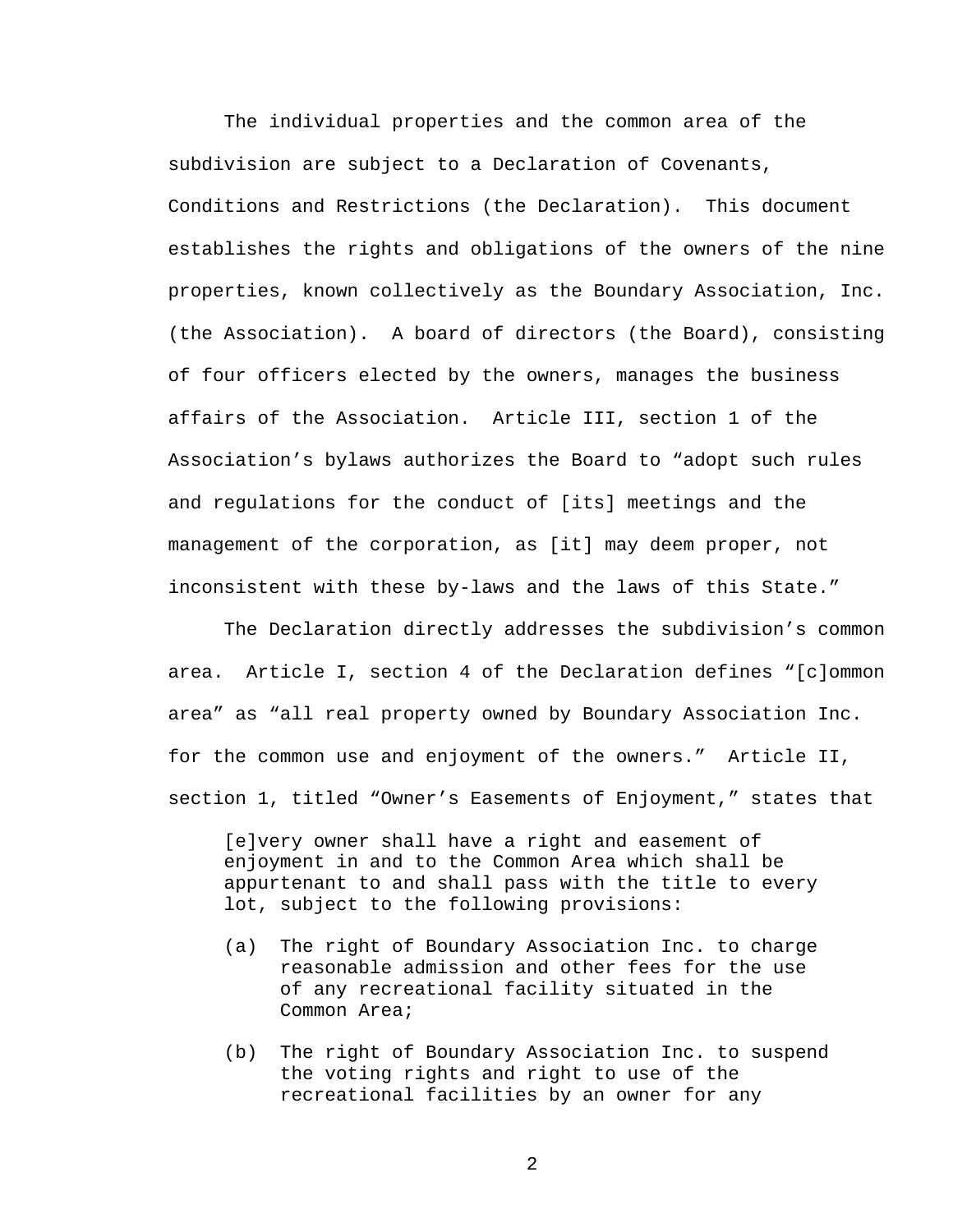period during which any assessment against his lot remains unpaid; and for a period not to exceed 60 days for any infraction of its published rules and regulations;

(c) The right of Boundary Association Inc. to dedicate or transfer all or any part of the Common Area to any public agency, authority, or utility for such purposes and subject to such conditions as may be agreed to by the members.

The Board issued two relevant sets of parking regulations concerning the subdivision's common area. One set of regulations, adopted in July 2003 (the July regulations), designated two parking spaces for each unit, thereby assigning all the parking spaces in the subdivision. The Board adopted another set of regulations in October 2003 (the October regulations), which approved the parking assignments established in the July regulations and permitted the assigned unit owners to have vehicles towed from their designated spaces.

Immediately following the Board's adoption of the October regulations, the Whites filed a motion for judgment in the circuit court against the Association. The Whites alleged that the Association exceeded its authority under the POAA and violated the explicit terms of the Declaration by adopting regulations that designated portions of the common area for the exclusive use of the various unit owners. The Whites sought a judgment declaring the parking regulations void and unenforceable, and that any allocation of portions of the common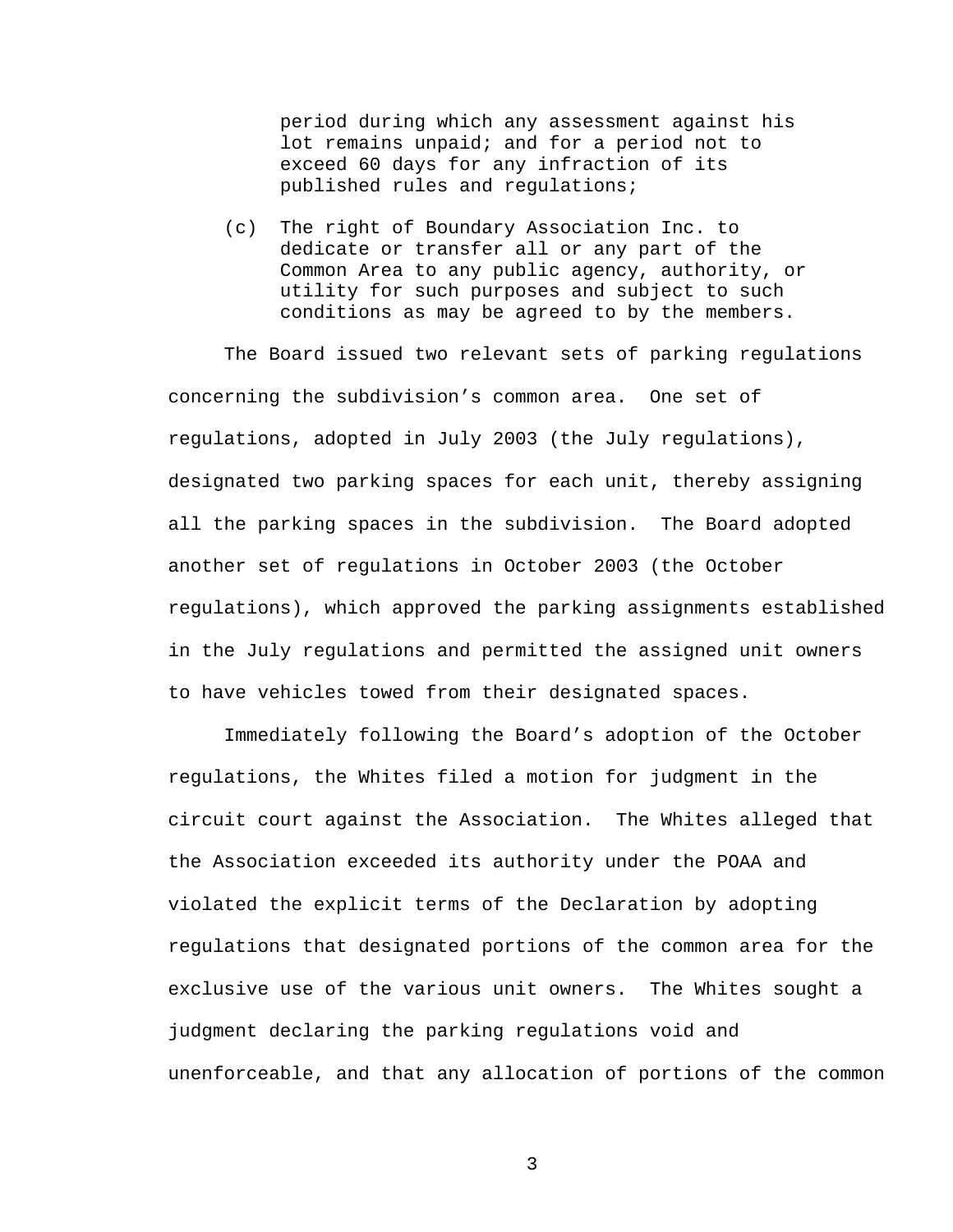area for the exclusive use of particular unit owners violated both the Declaration and the POAA. $^1\;$  The Whites also sought reimbursement of their attorneys' fees.

The Association asserted various grounds of defense and affirmative defenses, including that the Whites had failed to state a claim upon which relief could be granted, and that the action was barred by the doctrines of waiver, estoppel, and laches. The Association also requested payment of its attorneys' fees.

The Whites and the Association filed cross motions for summary judgment. The circuit court held that the Association was authorized by both the Declaration and the POAA to promulgate rules governing use of the subdivision's common area. The court further held that the October regulations were adopted properly. On this basis, the circuit court granted the Association's cross motion for summary judgment, denied the Whites' motion, and granted the Association's request for attorneys' fees. The Whites appeal from the circuit court's judgment.

The Whites argue that the Association exceeded its authority under the POAA, which permits the adoption of common

<sup>&</sup>lt;u>1</u>  $1$  In their motion for judgment, the Whites challenged only the assignment of individual parking spaces. Therefore, the validity of rules 3 through 7 of the October regulations is not before us.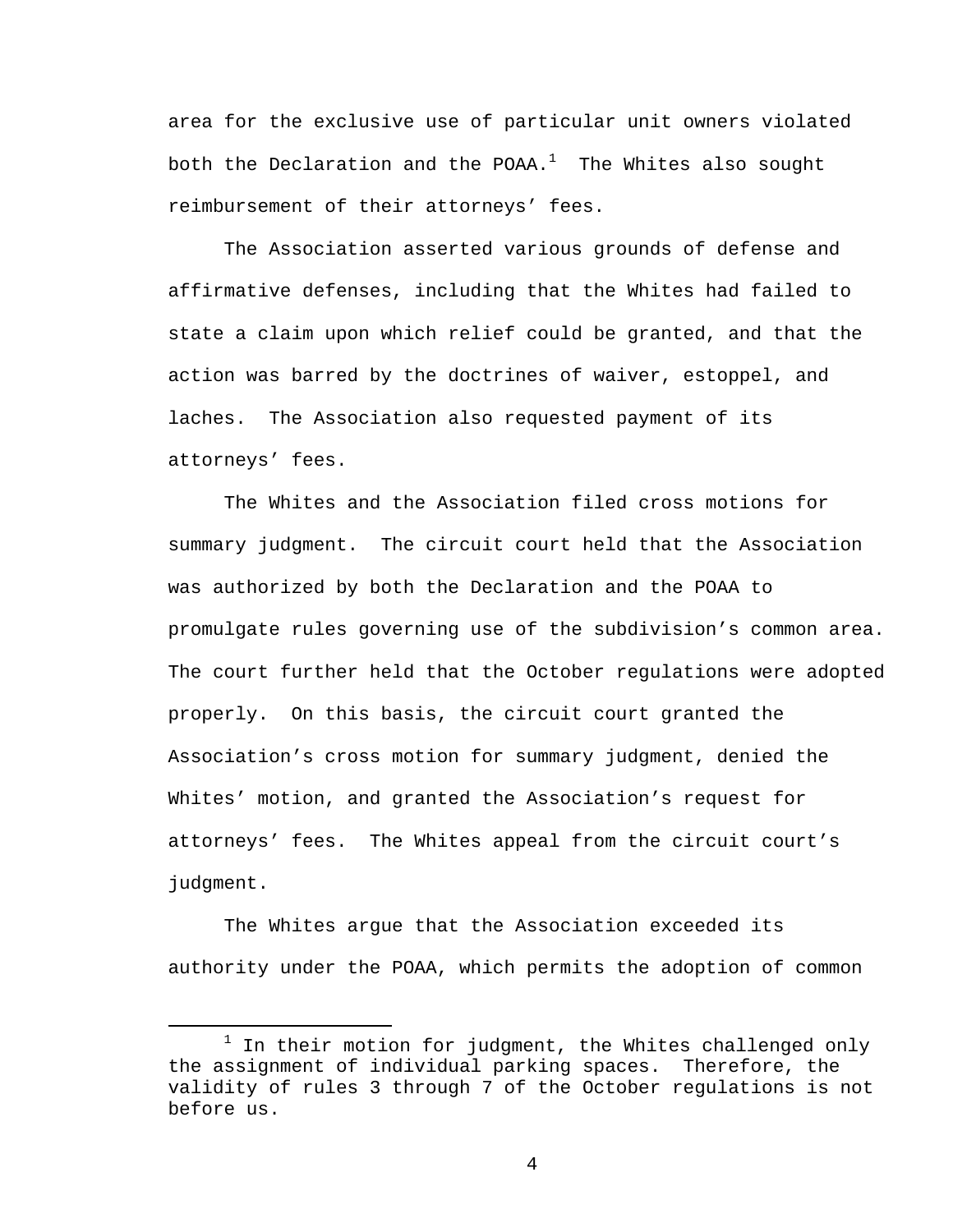area regulations under valid bylaws "except where expressly reserved by the declaration to the members." Code § 55-513(A). The Whites contend that Article II, section 1 of the Declaration contains such an express reservation by giving every owner "a right and easement of enjoyment in and to the [c]ommon [a]rea," and that the Association may restrict this right only under the three circumstances enumerated in the Declaration. The Whites further maintain that the Association's assignment of exclusive use and towing rights in designated parking spaces is effectively a licensing of the common area, a power not granted to the Association by the Declaration.

In response, the Association contends that neither the Declaration nor the terms of the bylaws limits the Board's authority with regard to "the management of the corporation." Therefore, the Association argues, the parking regulations were a proper exercise of the Board's authority under the bylaws to establish rules regarding the common area. We disagree with the Association's arguments.

We observe that the POAA contains certain provisions applicable to the use of common areas managed by a property owners' association. Code § 55-513(A) states that a board of directors "shall have the power to establish, adopt, and enforce rules and regulations with respect to use of the common areas and with respect to such other areas of responsibility assigned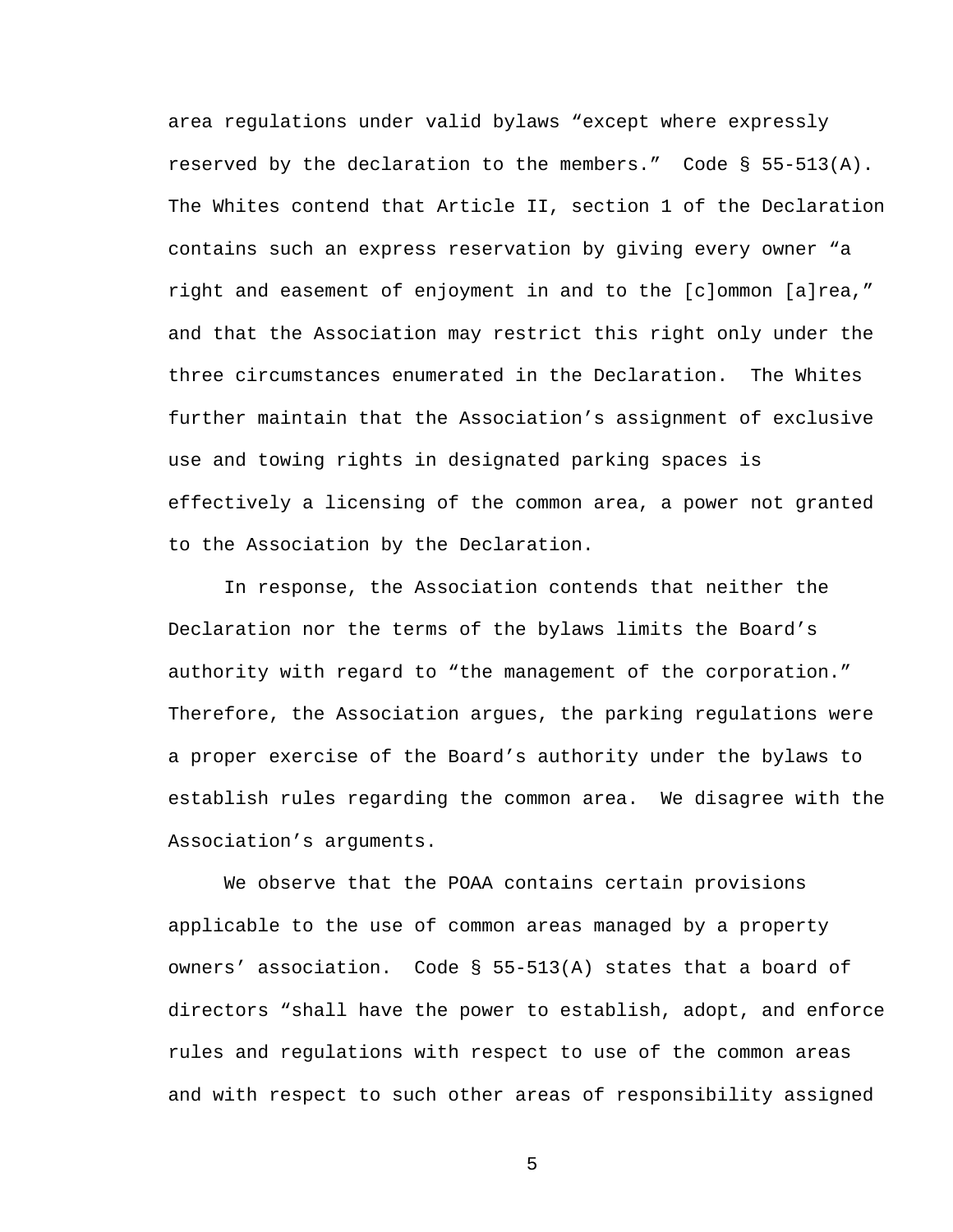to the association by the declaration, except where expressly reserved by the declaration to the members." Because the statute is unambiguous, we apply its terms in accordance with the plain meaning expressed. Woods v. Mendez, 265 Va. 68, 74- 75, 574 S.E.2d 263, 266-67 (2003); Vaughn, Inc. v. Beck, 262 Va. 673, 677, 554 S.E.2d 88, 90 (2001).

We also consider the terms of the Declaration, which constitutes the contract collectively entered into by all the unit owners in the subdivision. See Sully Station II Cmty. Ass'n, Inc. v. Dye, 259 Va. 282, 284, 525 S.E.2d 555, 556 (2000); Unit Owners Ass'n v. Gillman, 223 Va. 752, 766, 292 S.E.2d 378, 385 (1982). We determine the meaning of the contract from its related provisions that reflect the unitary expression of the parties' agreement. Sully Station II, 259 Va. at 284, 525 S.E.2d at 556; First American Title Ins. Co. v. Seaboard Savings & Loan Ass'n, 227 Va. 379, 384, 315 S.E.2d 842, 845 (1984); Berry v. Klinger, 225 Va. 201, 208, 300 S.E.2d 792, 796 (1983). When contract language is plain and unambiguous, as it is in the present Declaration, we determine the intent of the parties from the words they actually expressed. See Virginia Elec. & Power Co. v. Northern Virginia Reg'l Park Auth., 270 Va. 309, 316, 618 S.E.2d 323, 326 (2005); Sully Station II, 259 Va. at 284, 525 S.E.2d at 556; Dominion Sav. Bank v. Costello, 257 Va. 413, 416-17, 512 S.E.2d 564, 566 (1999).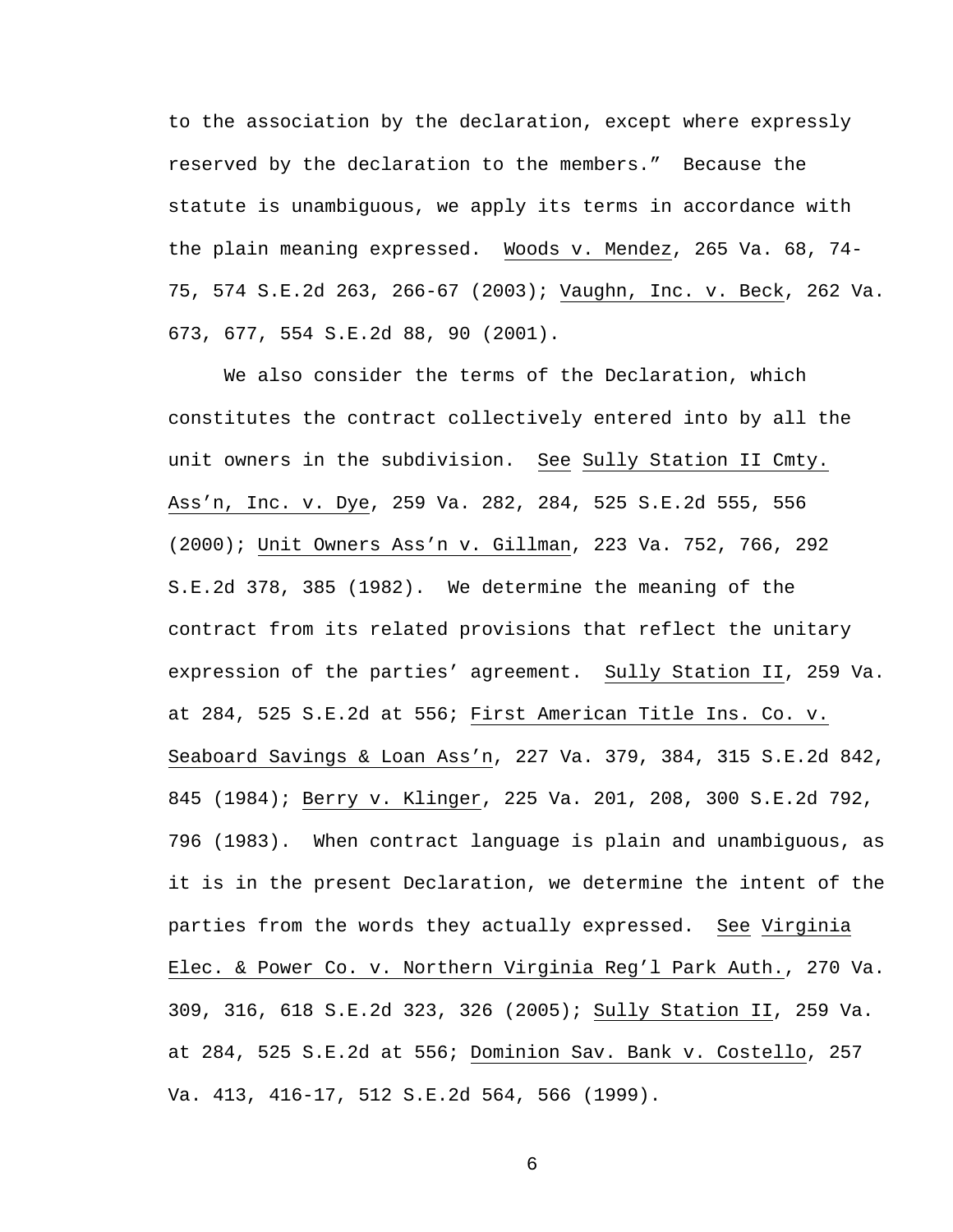The Declaration expressly granted each unit owner an easement of enjoyment in the common area. Each unit owner, as a dominant tenant, acquired an indefeasible right to enjoyment of the common area that, under the plain terms of the Declaration, was subject to change only under the three stated circumstances or by a vote of 65 percent of the unit owners. $2$ 

These provisions in the Declaration render invalid any rule or regulation adopted under the bylaws that has the effect of divesting the unit owners of property rights granted in their easements. Thus, we must determine whether the present parking policy effectively divests the unit owners of such property rights.

We previously considered a mandatory parking policy of a property owners' association in Sully Station II. There, an association was authorized by its declaration to "license portions of the [c]ommon [a]rea to [m]embers on a uniform, nonpreferential basis." 259 Va. at 285, 525 S.E.2d at 557. The association's board of trustees adopted a parking policy that assigned two reserved spaces in the common area to each unit that did not have a garage. Those units with garages did not receive any assigned parking spaces. As a result, 78 of the 94 parking spaces that earlier were available to all unit owners

 <sup>2</sup>  $2$  The Declaration states that it could be amended by a vote of 80 percent of the unit owners through May 21 2000, and,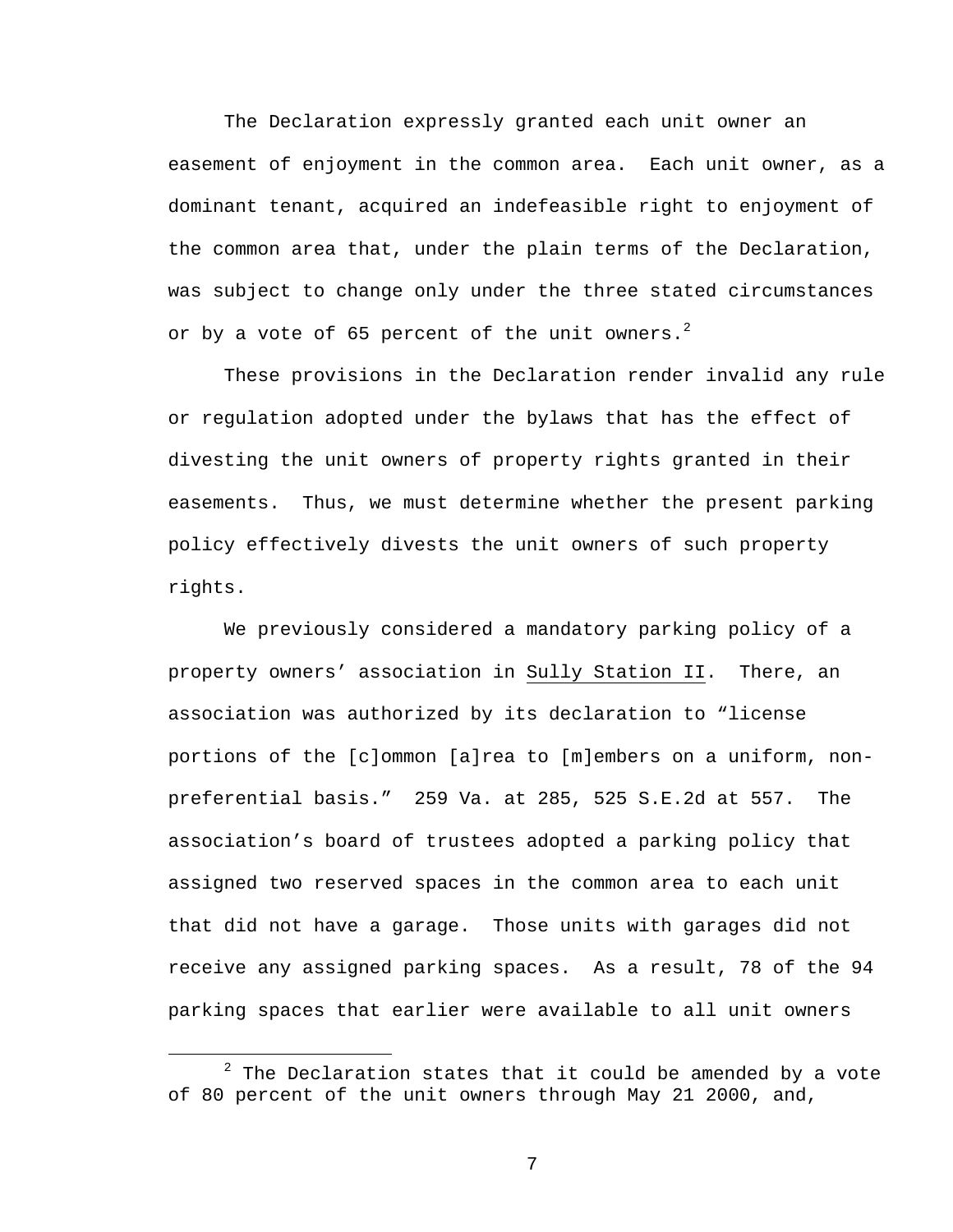were then reserved for the exclusive use of owners of units that did not have garages. Id. at 285, 525 S.E.2d at 556-57.

The property owners' association in Sully Station II argued that its action was valid and enforceable because the community's supplementary declaration authorized the board of trustees to issue rules and regulations for the assignment of parking spaces. Id. at 287-88, 525 S.E.2d at 558. We explained that the challenged parking policy effected a licensing of the common area by entitling certain unit owners to exclude other owners from using portions of the common area. Id. at 289, 525 S.E.2d at 559. We held that the parking policy constituted a preferential licensing, which was prohibited under the terms of the declaration, because that policy conferred a special privilege on the owners of the units without garages.

In the present case, we likewise conclude that the Board's parking policy confers a license on the individual unit owners, granting a special privilege permitting them to exclude others from using assigned portions of the common area. Because the Declaration does not authorize the Board to license portions of the common area, the Board was not permitted to obtain the same result by a rule or regulation that effectively divested the unit owners of access to certain portions of the common area included in their easement of enjoyment. Therefore, we hold

thereafter, by a vote of 65 percent of the unit owners.

i<br>Li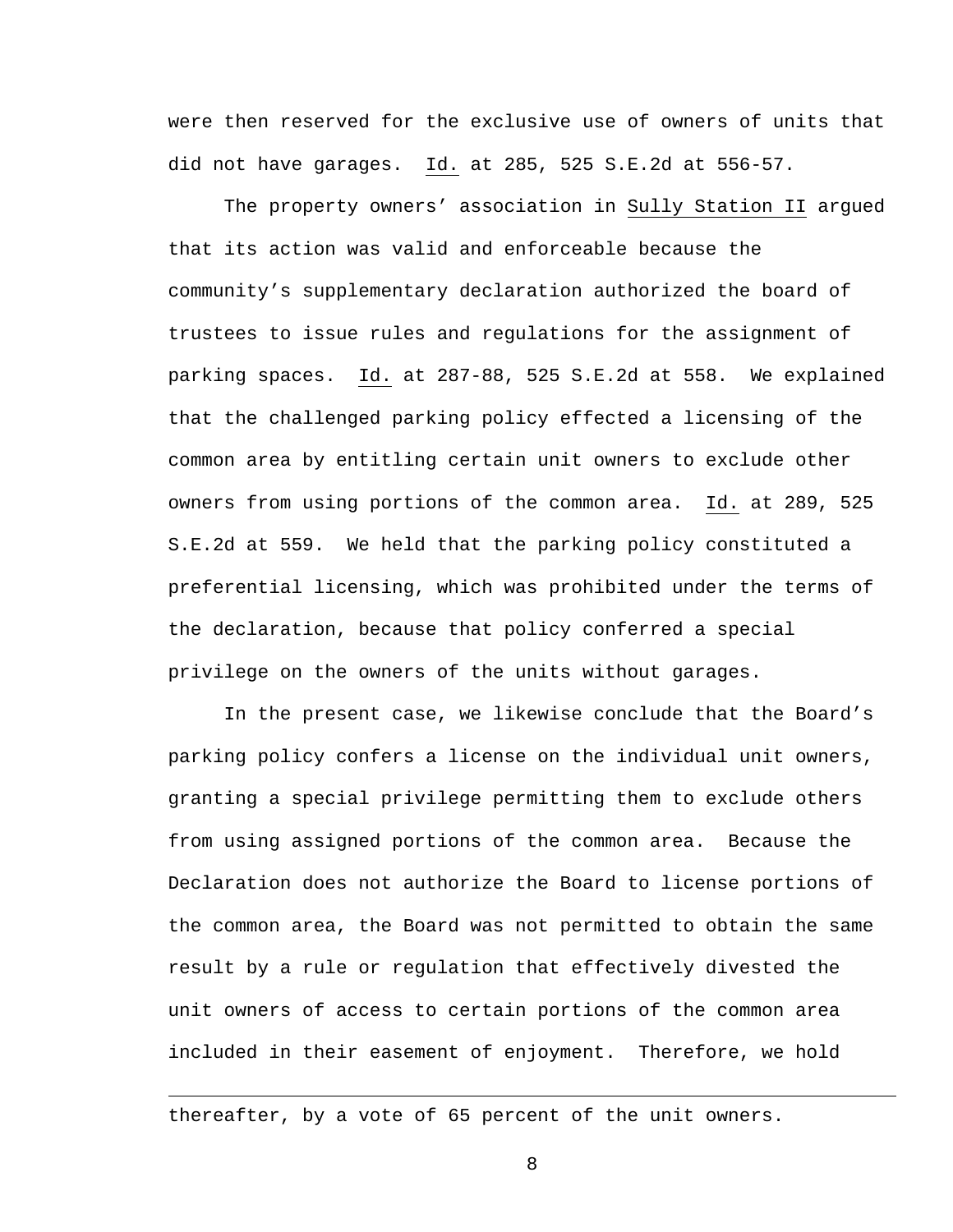that the parking policy is invalid because it effectively, and without authority, divested the unit owners of a property right granted in the Declaration that "run[s] with and bind[s] the land. $^{\prime\prime}$ <sup>3</sup>

In reaching this conclusion, we recognize that the POAA permits a property owners' association to adopt and enforce "rules and regulations with respect to use of the common areas." Code  $\S$  55-513(A). However, this statutory authority is subject to a significant limitation, namely, a declaration's express reservations of rights and privileges to the association members. Id. Here, as we have stated, the Declaration expressly reserved to each individual unit owner an "easement of enjoyment in and to the [c]ommon [a]rea" that was limited by only three conditions, none of which are applicable here. Thus, these easements could not effectively be changed under a bylaw giving the Board authority for "management of the corporation." Accordingly, we conclude that the Board's action imposing the parking policy exceeded its authority under the POAA.<sup>4</sup>

 $\begin{array}{c}\n\hline\n\end{array}$  $3$  We further note that the Declaration provides a mechanism for validly implementing parking regulations such as those adopted by the Board in this case. Licensing of the common area may be accomplished by Board action upon amendment of the Declaration by 65 percent of the unit owners expressly authorizing such licensing of that area.

<sup>&</sup>lt;sup>4</sup> In holding in favor of the Whites, we also reject the Association's claim that it was entitled to summary judgment under Rule 3:12 because the Whites did not reply to the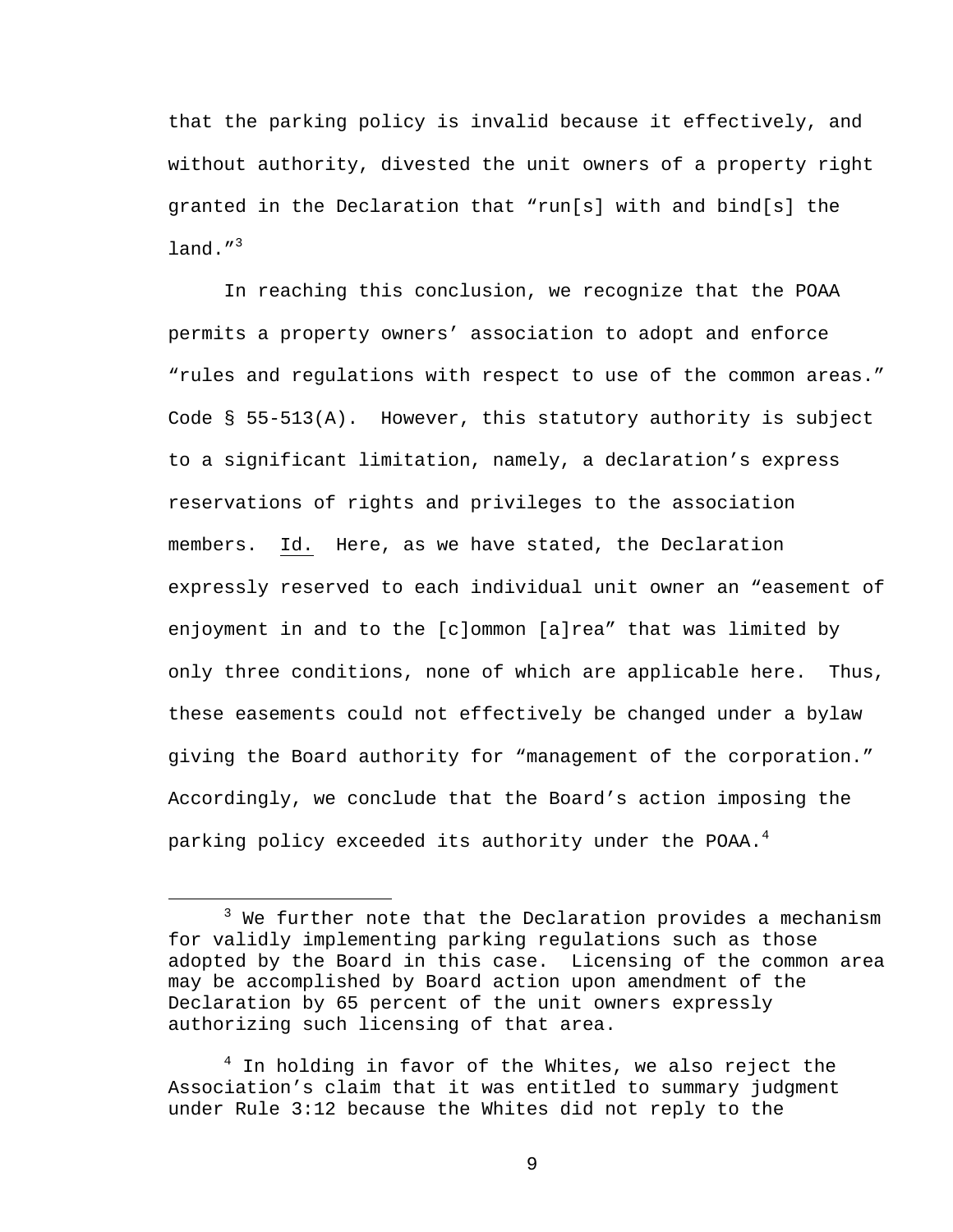Based on our conclusion that the Board exceeded its authority in adopting the parking policy, the circuit court's award of attorneys' fees and costs to the Board as the "prevailing party" under Code § 55-515(A) also was erroneous. The Whites are the prevailing parties under that statute and, as such, are "entitled to recover [the] reasonable attorneys' fees and costs expended" in prosecuting their claims. See, e.g., Westgate Condo. Ass'n v. Philip Richardson Co., 270 Va. 566, 578-79, 621 S.E.2d 114, 120-21 (2005) (when judgment serving as basis for statutory award of reasonable attorneys' fees to party prevailing at trial is reversed on appeal, party against whom award originally entered is deemed to be prevailing party and is entitled to recover reasonable attorneys' fees).

For these reasons, we will reverse the circuit court's judgment and enter final judgment in favor of the Whites declaring the parking policy void and unenforceable. We also will remand the case to the circuit court, pursuant to the Whites' request, for determination of an award of attorneys' fees allowed under Code § 55-515(A).

i

Association's allegation in its grounds of defense that the Board "properly adopted a parking rule and regulation effective October 9, 2003." Rule 3:12, which requires an adverse party to reply on request to a "new matter" contained in a plea, motion, or affirmative defense, is inapplicable here because, among other things, the "new matter" was asserted in the Association's general grounds of defense rather than in the portion of its pleading styled "Affirmative Defenses."